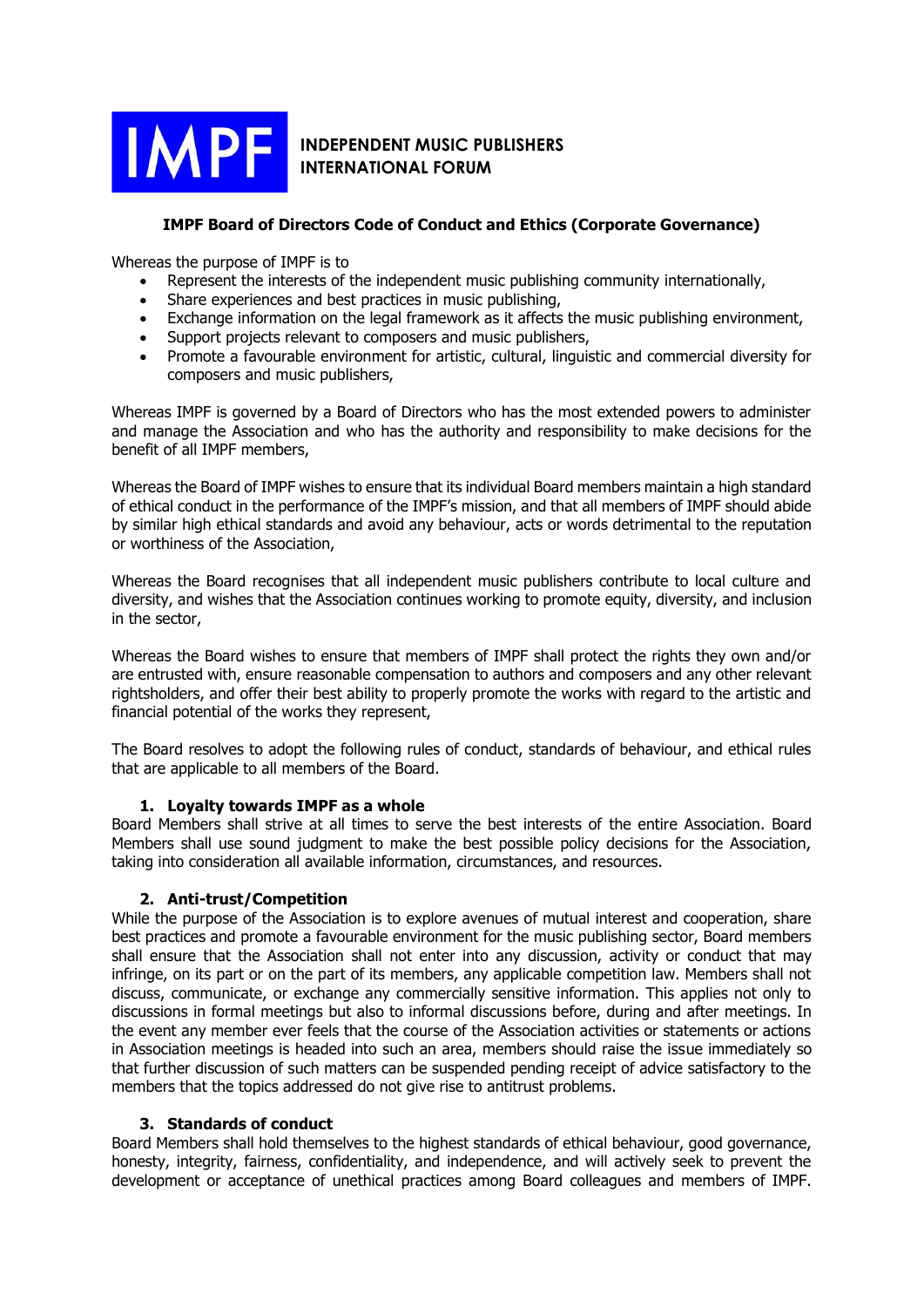Board Members should always consider themselves as being regarded as ambassadors of the Association.

### **4. Professional behaviour**

Board Members, when acting in their capacity of IMPF Board member, shall conduct themselves in a professional and business-like manner in all interaction involving them, in particular at all meetings (including Board meetings, Annual Meetings of the members, and public events and conferences) as well as in all correspondence. Language at meetings, events and in correspondence shall be kept professional. Though differences of opinion are inevitable, they must be expressed in a professional and business-like manner.

#### **5. Information obligation and external communications**

Board Members are bound by a general responsibility towards IMPF membership and towards their constituents. As a result, Board Members may inform IMPF membership and their constituents about the policy matters being discussed by the Board and report on decisions taken by circulating the approved minutes and any adopted resolutions.

#### **6. Confidentiality**

Board members are bound by professional confidentiality about all sensitive information pertaining to the Association or that has been shared during Board meetings and discussions and that is considered for internal use. In particular, Board Members shall not reveal, unless duly authorised by a decision of the Board, to any Association member, their constituents or other third party the content of the sensitive discussions and comments made at any Board meeting. In the event of uncertainty regarding confidentiality issues, Board members should contact the Chair of the Board for direction.

Board meetings and Committee meetings are confidential. Any recording of such meetings shall be for minuting purposes only and for the exclusive use of the Secretariat (unless otherwise agreed by the Board). Any recordings shall be deleted following the distribution and/or approval of the minutes. In the case of meetings of committees, subcommittees, or Association events, the availability of recordings for such events for distribution to members will be considered on a case-by-case basis, will be for a limited use and will only be made available with the prior consent of attendees. Any individual Board member requesting access to the recording following any particularly meeting must state the purpose of such a request in writing and written consent must be sought from all Board members."

#### **7. Defamation**

Board Members shall not engage in defamation, by any means, of any other Board Member, or member of the Association, or consultants or members of the secretariat staff.

## **8. Conflict of interest**

Board members shall endeavour to avoid any situation which may give rise to a conflict of interest. By way of example, a conflict of interest occurs when outside activities or personal interests interfere, or appear to interfere, with the ability to perform objectively or, in the case of IMPF, act in the best interests of our members. The generally accepted and widespread practice in business is to require full disclosure of any possible conflicting interests at the beginning of any arrangement.

Where a Board member has a potential conflict of interest in relation to an item under discussion at a Board or other meeting of the Association, when that item is under discussion the Board members shall declare the fact that they believe there is potential for conflict of interest and shall absent themselves from the discussion until the discussion is concluded.

#### **9. Diversity and inclusion**

Board members acknowledge the diversity of the Association in terms of geographical, national origin and gender representation. IMPF has a policy of promoting inclusiveness and its Board endeavours to reflect diversity; IMPF takes meaningful steps therefore to promote inclusiveness in its Board recruitment. The Board shall commit to making of IMPF an example of inclusion and will encourage and support its members in their own work to promote movements to achieve diversity in the music sector.